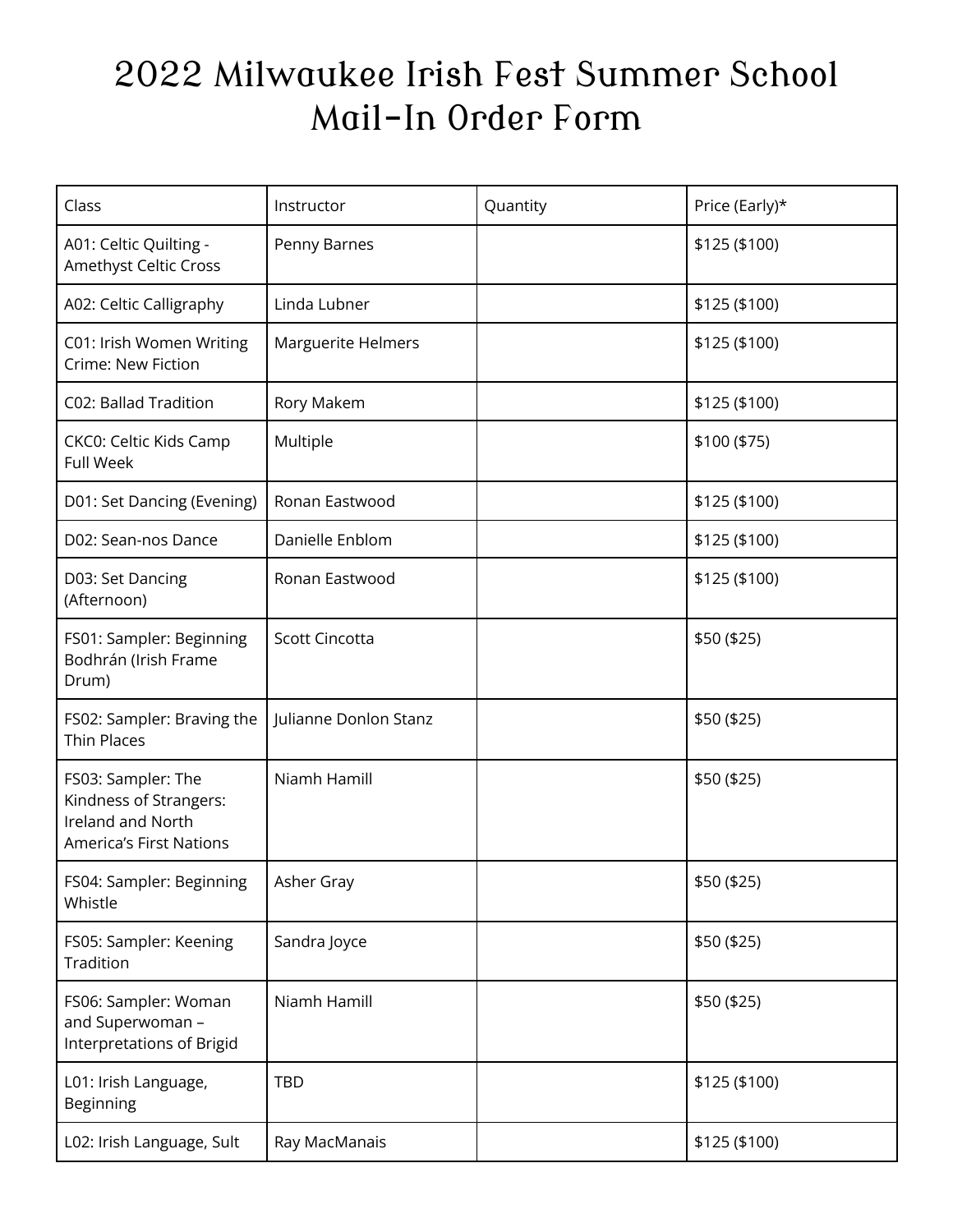| M01: Bodhrán, Beginning<br>(Irish Frame Drum)                                     | Amy Richter           | \$125 (\$100) |
|-----------------------------------------------------------------------------------|-----------------------|---------------|
| M02: Intro to Irish Fiddle                                                        | Maria Terres          | \$125 (\$100) |
| M03: Intro to Guitar<br>Accompaniment (Standard<br>Tuning)                        | Randy Gosa            | \$125 (\$100) |
| M04: Tin Whistle,<br>Improver                                                     | <b>Brett Lipshutz</b> | \$125 (\$100) |
| M05: Harp: The Noble<br>Strains of the Celtic Harp<br>(intermediate/advanced)     | Kim Robertson         | \$125 (\$100) |
| M06: Irish Tenor Banjo<br><b>Boot Camp</b>                                        | Enda Scahill          | \$125 (\$100) |
| M07: Fiddle: Variation,<br>Innovation, and<br>Improvisation                       | Fergal Scahill        | \$125 (\$100) |
| M08: Bodhrán,<br>Intermediate (Irish Frame<br>Drum) with Andy Kruspe              | Andy Kruspe           | \$125 (\$100) |
| M09: Bodhrán, Advanced<br>with Cara Wildman                                       | Cara Wildman          | \$125 (\$100) |
| M10: Fiddle, Intermediate<br>Irish with Jane Meehan                               | Jane Meehan           | \$125 (\$100) |
| M11: Fiddle, Advanced<br>Irish with Danny Diamond                                 | Danny Diamond         | \$125 (\$100) |
| M12: Irish Harp                                                                   | Jill Devlin           | \$125 (\$100) |
| M13: Unlocking the<br>Mysteries of Guitar<br>Accompaniment with<br>Dáithí Sproule | Dáithí Sproule        | \$125 (\$100) |
| M14: Whistle,<br>Intermediate                                                     | Laurence Nugent       | \$125 (\$100) |
| M15: Irish Flute,<br>Intermediate/Advanced                                        | Laurence Nugent       | \$125 (\$100) |
| M16: Fiddle, Advanced<br>Irish                                                    | Jane Meehan           | \$125 (\$100) |
| M17: Fiddle, Intermediate<br>Irish with Danny Diamond                             | Danny Diamond         | \$125 (\$100) |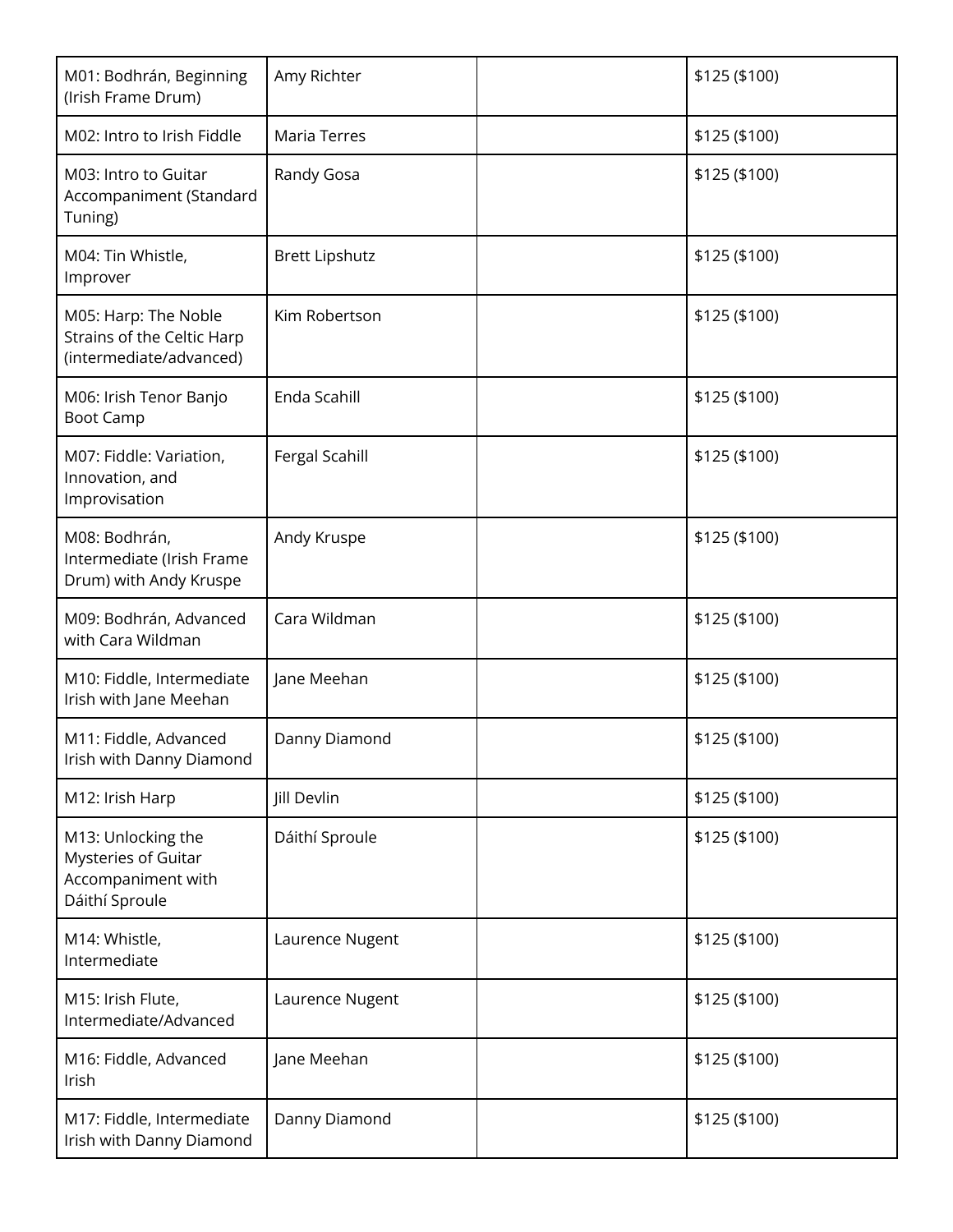| M18: Irish Harp -<br>Advanced                                                         | Jill Devlin          |                          | \$125 (\$100) |
|---------------------------------------------------------------------------------------|----------------------|--------------------------|---------------|
| M19: Bodhrán,<br>Intermediate with Cara<br>Wildman                                    | Cara Wildman         |                          | \$125 (\$100) |
| M20: Bodhrán, Advanced<br>with Andy Kruspe                                            | Andy Kruspe          |                          | \$125 (\$100) |
| M21: Arranging Traditional<br>Vocal Songs for<br>Accompaniment with<br>Dáithí Sproule | Dáithí Sproule       |                          | \$125 (\$100) |
| O-A01: Online Irish<br>Knitting                                                       | <b>Edel MacBride</b> |                          | \$50 (\$25)   |
| O-M01: Online Concertina<br>Workshop                                                  | Niamh Ní Charra      |                          | \$50 (\$25)   |
| O-M02: Online Irish Fiddle:<br><b>Tunes of Donegal</b><br>Workshop                    | <b>Bríd Harper</b>   |                          | \$50 (\$25)   |
| O-M03: Online Accordion<br>Workshop                                                   | John Whelan          |                          | \$50 (\$25)   |
| S01: Songs in English                                                                 | Sandra Joyce         |                          | \$125 (\$100) |
| S02: Sean-nós Song                                                                    | Máire Ní Choilm      |                          | \$125 (\$100) |
| W01: Genetic Genealogy:<br><b>Tips and Techniques</b><br>(Friday only)                | <b>Richard Hill</b>  |                          | \$100 (\$50)  |
|                                                                                       |                      | <b>Total Amount Due:</b> | \$            |

First and Last Name:

Address:

City, State, Zip:

Cell Phone:

**Email Address: (required)**